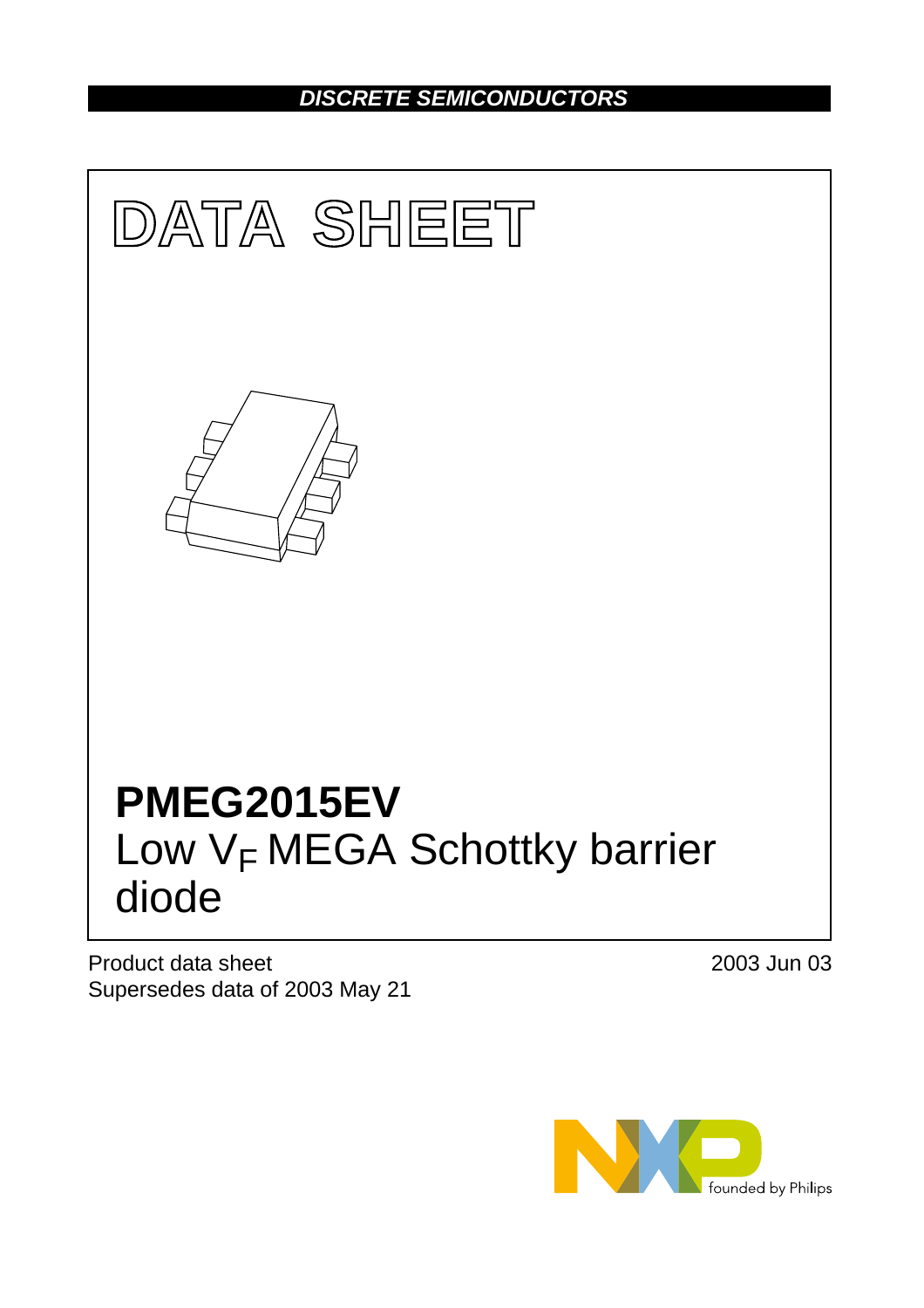## **FEATURES**

- Forward current: 1.5 A
- Reverse voltage: 20 V
- Very low forward voltage
- Ultra small plastic SMD package
- Flat leads: excellent coplanarity and improved thermal behaviour.

## **APPLICATIONS**

- Low voltage rectification
- High efficiency DC-DC conversion
- Switch mode power supply
- Inverse polarity protection
- Low power consumption applications.

# **DESCRIPTION**

Planar Maximum Efficiency General Application (MEGA) Schottky barrier diode with an integrated guard ring for stress protection, encapsulated in a SOT666 ultra small SMD plastic package.

| <b>PIN</b> | <b>DESCRIPTION</b> |
|------------|--------------------|
|            | cathode            |
| 2          | cathode            |
| 3          | anode              |
|            | anode              |
| 5          | cathode            |
|            | cathode            |

**PINNING**



### **LIMITING VALUES**

In accordance with the Absolute Maximum Rating System (IEC 60134).

| <b>SYMBOL</b>    | <b>PARAMETER</b>                    | <b>CONDITIONS</b>                  | MIN.                     | MAX.   | <b>UNIT</b>     |
|------------------|-------------------------------------|------------------------------------|--------------------------|--------|-----------------|
| $V_R$            | continuous reverse voltage          |                                    |                          | 20     |                 |
| $I_F$            | continuous forward current          | $T_s < 55$ °C                      |                          | 1.5    | A               |
| <b>IFSM</b>      | non-repetitive peak forward current | $t_p = 8$ ms square wave; note 1   | $\overline{\phantom{m}}$ | 10     | A               |
| <b>FRM</b>       | repetitive peak forward current     | $t_0 = 1$ ms; $\delta = \leq 0.25$ |                          | 4.5    | A               |
| $T_{\text{stg}}$ | storage temperature                 |                                    | $-65$                    | $+150$ | $\rm ^{\circ}C$ |
| $T_i$            | junction temperature                |                                    |                          | 150    | $\rm ^{\circ}C$ |
| amb              | operating ambient temperature       |                                    | $-65$                    | $+125$ | $\rm ^{\circ}C$ |

### **Note**

<span id="page-1-0"></span>1. Only valid if pins 3 and 4 are connected in parallel.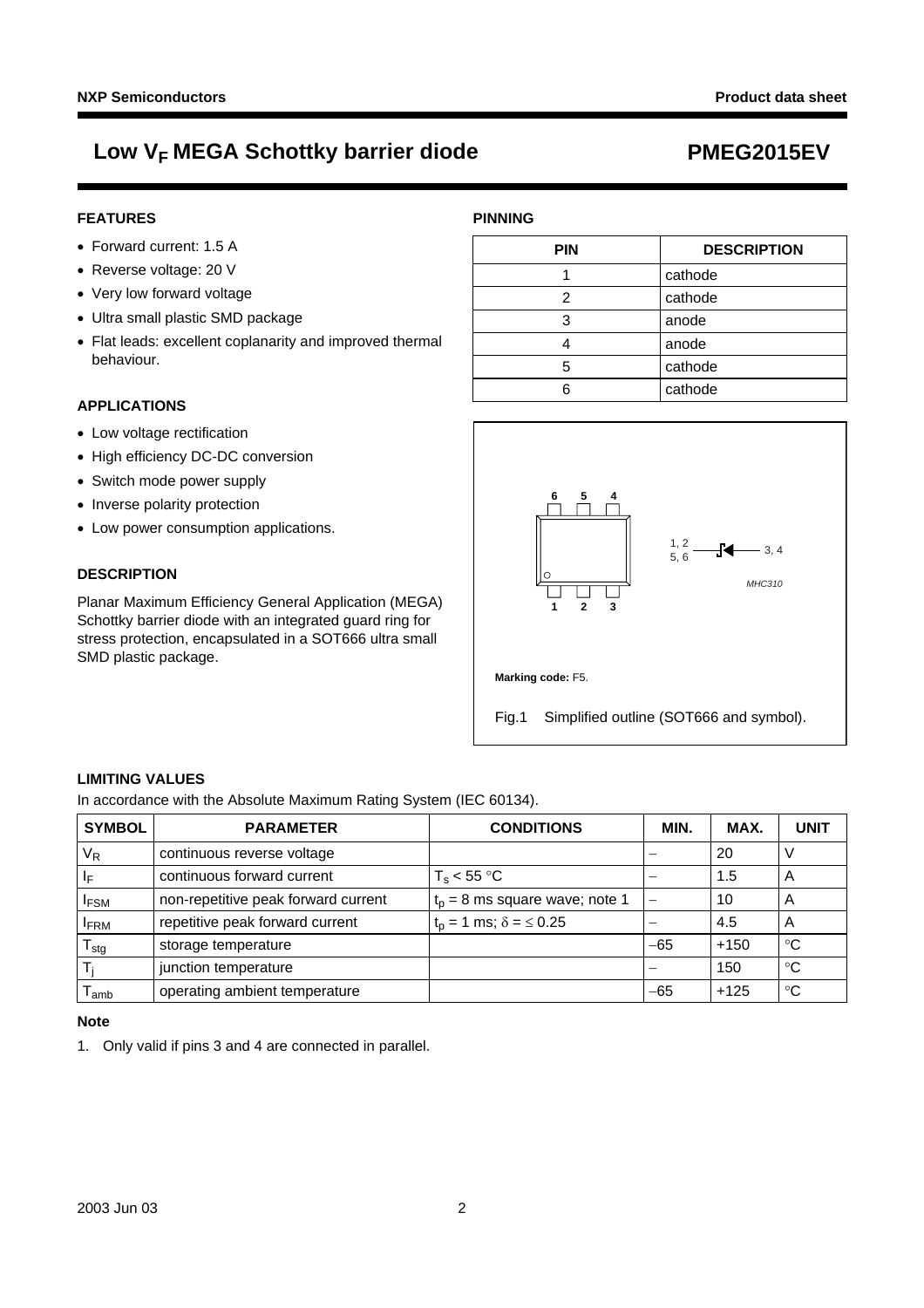# **ELECTRICAL CHARACTERISTICS**

 $T_{amb}$  = 25 °C unless otherwise specified.

| <b>SYMBOL</b> | <b>PARAMETER</b>           | <b>CONDITIONS</b>                  | TYP. | MAX. | <b>UNIT</b> |
|---------------|----------------------------|------------------------------------|------|------|-------------|
| $V_F$         | continuous forward voltage | see Fig.2; note 1                  |      |      |             |
|               |                            | $I_F = 10$ mA                      | 240  | 270  | mV          |
|               |                            | $I_F = 100$ mA                     | 300  | 350  | mV          |
|               |                            | $I_F = 1000$ mA                    | 480  | 550  | mV          |
|               |                            | $I_F = 1500$ mA                    | 530  | 660  | mV          |
| $I_R$         | continuous reverse current | see Fig.3; note 2                  |      |      |             |
|               |                            | $V_R = 5 V$                        | 5    | 10   | μA          |
|               |                            | $V_R = 8 V$                        | 7    | 20   | $\mu$ A     |
|               |                            | $V_R = 15 V$                       | 10   | 50   | $\mu$ A     |
| $C_d$         | diode capacitance          | $V_R = 5 V$ ; f = 1 MHz; see Fig.4 | 19   | 25   | pF          |

### **Notes**

- <span id="page-2-3"></span>1. Only valid if pins 1, 2 and 5, 6 are soldered on 1 cm2 copper solder land.
- <span id="page-2-4"></span>2. Pulse test:  $t_p = 300 \mu s$ ;  $\delta = 0.02$ .

# **THERMAL CHARACTERISTICS**

| <b>SYMBOL</b> | <b>PARAMETER</b>                                 | <b>CONDITIONS</b> | <b>VALUE</b> | <b>UNIT</b> |
|---------------|--------------------------------------------------|-------------------|--------------|-------------|
| $R_{th i-a}$  | thermal resistance from junction to ambient      | note 1            | 405          | K/W         |
|               |                                                  | note 2            | 215          | K/W         |
| $R_{th\ j-s}$ | thermal resistance from junction to solder point | note 3            | 80           | K/W         |

### **Notes**

- <span id="page-2-0"></span>1. Refer to SOT666 standard mounting conditions.
- <span id="page-2-1"></span>2. Device mounted on a printed-circuit board, single-sided copper, tinplated, mounting pad for cathode 1 cm2.
- <span id="page-2-2"></span>3. Soldering point of cathode tabs.

### **Soldering**

Reflow soldering is the only recommended soldering method.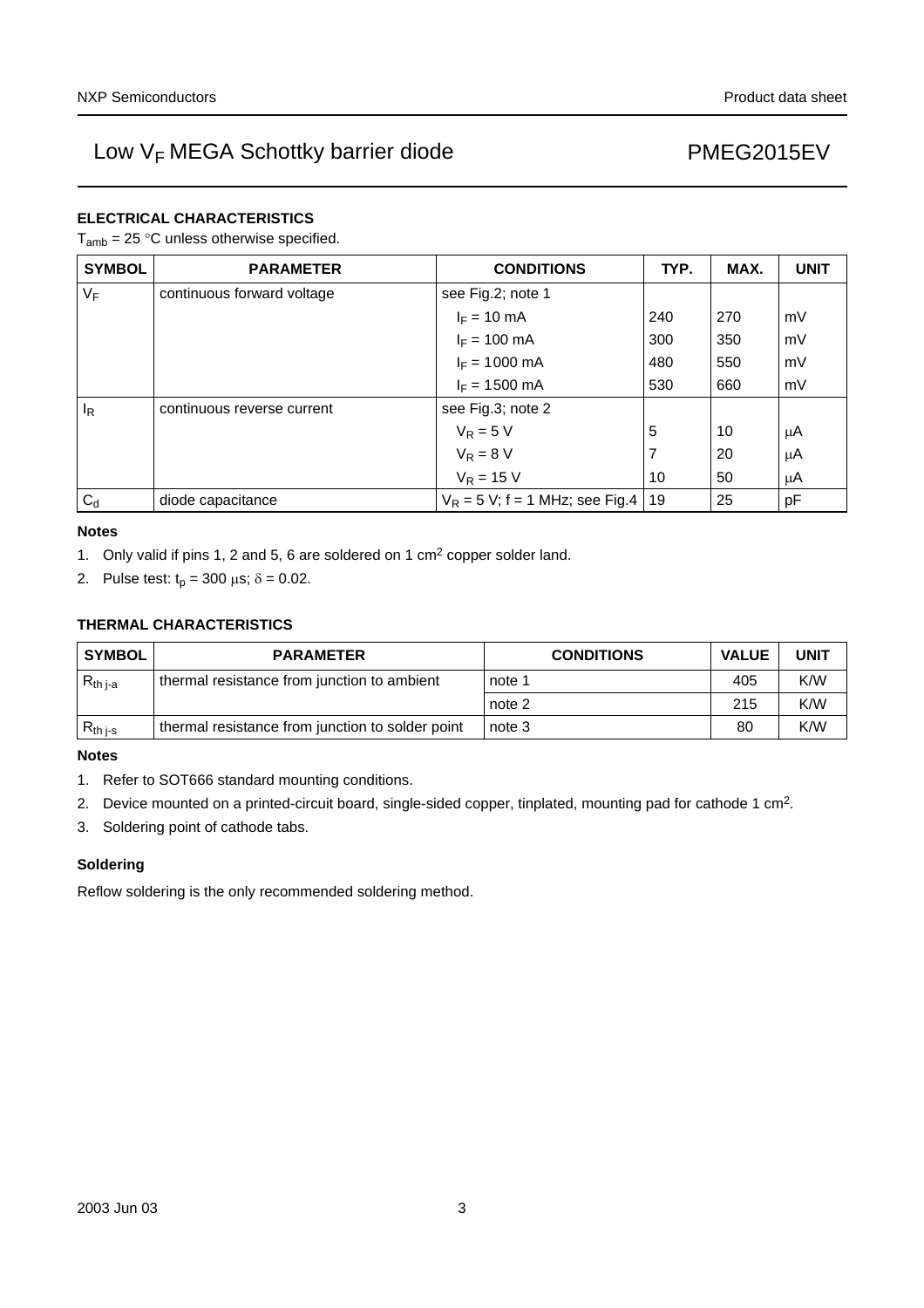# **GRAPHICAL DATA**

<span id="page-3-1"></span><span id="page-3-0"></span>

<span id="page-3-2"></span>Fig.4 Diode capacitance as a function of reverse voltage; typical values.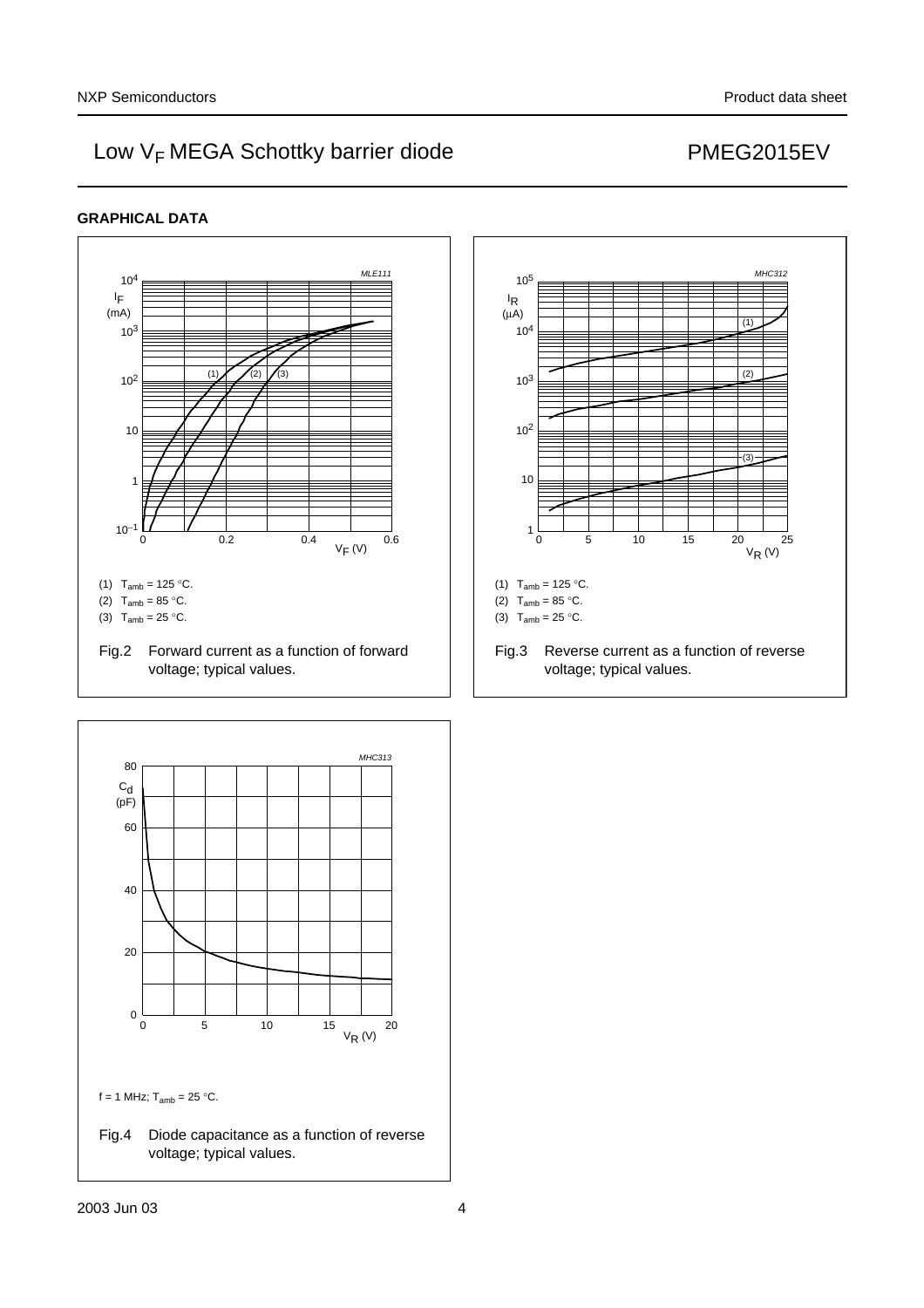## **PACKAGE OUTLINE**



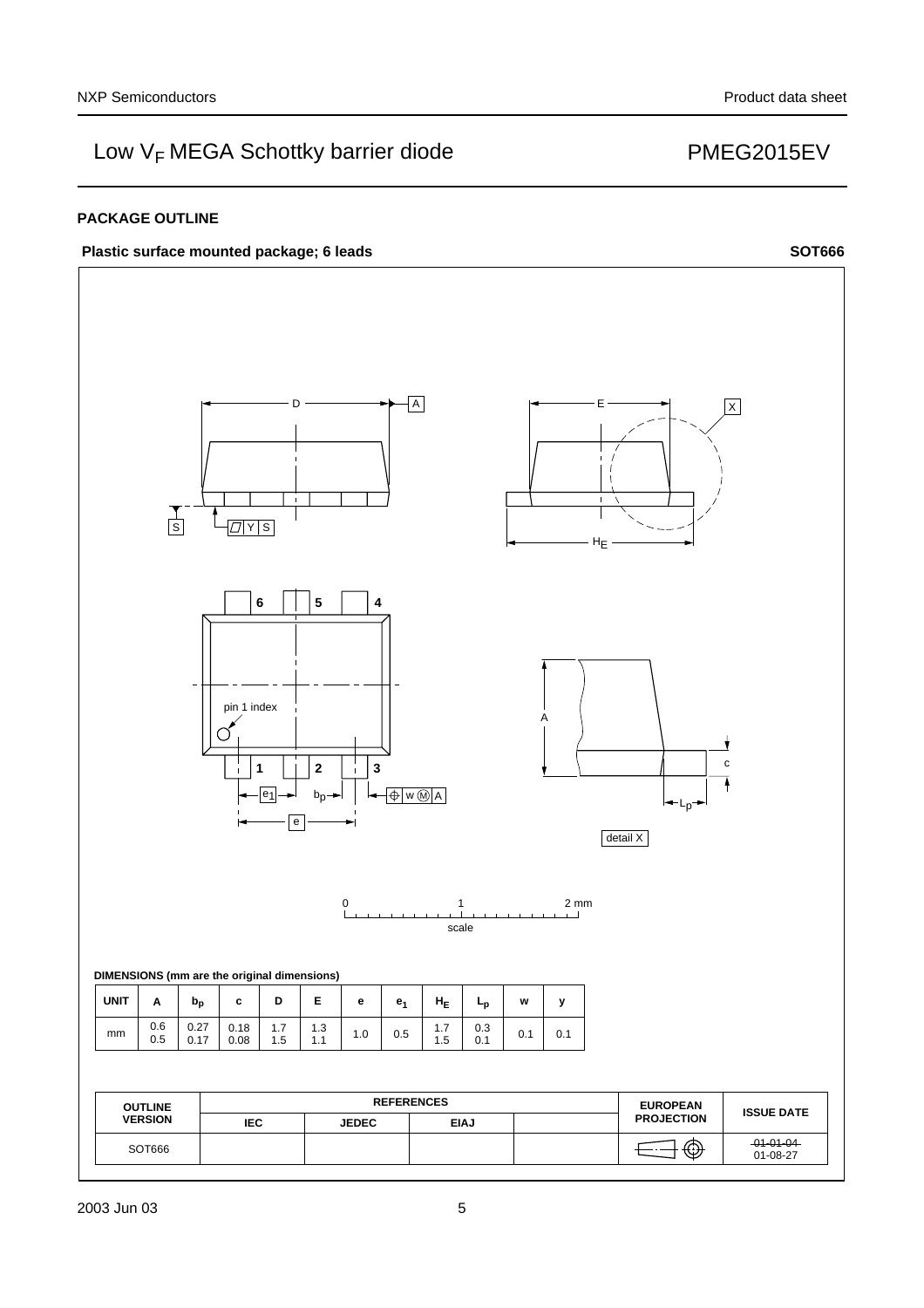## **DATA SHEET STATUS**

| <b>DOCUMENT</b><br><b>STATUS(1)</b> | <b>PRODUCT</b><br><b>STATUS(2)</b> | <b>DEFINITION</b>                                                                        |
|-------------------------------------|------------------------------------|------------------------------------------------------------------------------------------|
| Objective data sheet                | Development                        | This document contains data from the objective specification for product<br>development. |
| Preliminary data sheet              | Qualification                      | This document contains data from the preliminary specification.                          |
| Product data sheet                  | Production                         | This document contains the product specification.                                        |

### **Notes**

- <span id="page-5-0"></span>1. Please consult the most recently issued document before initiating or completing a design.
- <span id="page-5-1"></span>2. The product status of device(s) described in this document may have changed since this document was published and may differ in case of multiple devices. The latest product status information is available on the Internet at URL http://www.nxp.com.

## **DISCLAIMERS**

**General** – Information in this document is believed to be accurate and reliable. However, NXP Semiconductors does not give any representations or warranties, expressed or implied, as to the accuracy or completeness of such information and shall have no liability for the consequences of use of such information.

**Right to make changes** - NXP Semiconductors reserves the right to make changes to information published in this document, including without limitation specifications and product descriptions, at any time and without notice. This document supersedes and replaces all information supplied prior to the publication hereof.

**Suitability for use**  $-MXP$  Semiconductors products are not designed, authorized or warranted to be suitable for use in medical, military, aircraft, space or life support equipment, nor in applications where failure or malfunction of an NXP Semiconductors product can reasonably be expected to result in personal injury, death or severe property or environmental damage. NXP Semiconductors accepts no liability for inclusion and/or use of NXP Semiconductors products in such equipment or applications and therefore such inclusion and/or use is at the customer's own risk.

**Applications** ⎯ Applications that are described herein for any of these products are for illustrative purposes only. NXP Semiconductors makes no representation or warranty that such applications will be suitable for the specified use without further testing or modification.

**Limiting values** – Stress above one or more limiting values (as defined in the Absolute Maximum Ratings System of IEC 60134) may cause permanent damage to the device. Limiting values are stress ratings only and operation of the device at these or any other conditions above those given in the Characteristics sections of this document is not implied. Exposure to limiting values for extended periods may affect device reliability.

**Terms and conditions of sale** - NXP Semiconductors products are sold subject to the general terms and conditions of commercial sale, as published at http://www.nxp.com/profile/terms, including those pertaining to warranty, intellectual property rights infringement and limitation of liability, unless explicitly [otherwise agreed to in writing by NXP Semiconductors. In](http://www.nxp.com/profile/terms)  case of any inconsistency or conflict between information in this document and such terms and conditions, the latter will prevail.

**No offer to sell or license** - Nothing in this document may be interpreted or construed as an offer to sell products that is open for acceptance or the grant, conveyance or implication of any license under any copyrights, patents or other industrial or intellectual property rights.

**Export control** — This document as well as the item(s) described herein may be subject to export control regulations. Export might require a prior authorization from national authorities.

**Quick reference data** — The Quick reference data is an extract of the product data given in the Limiting values and Characteristics sections of this document, and as such is not complete, exhaustive or legally binding.